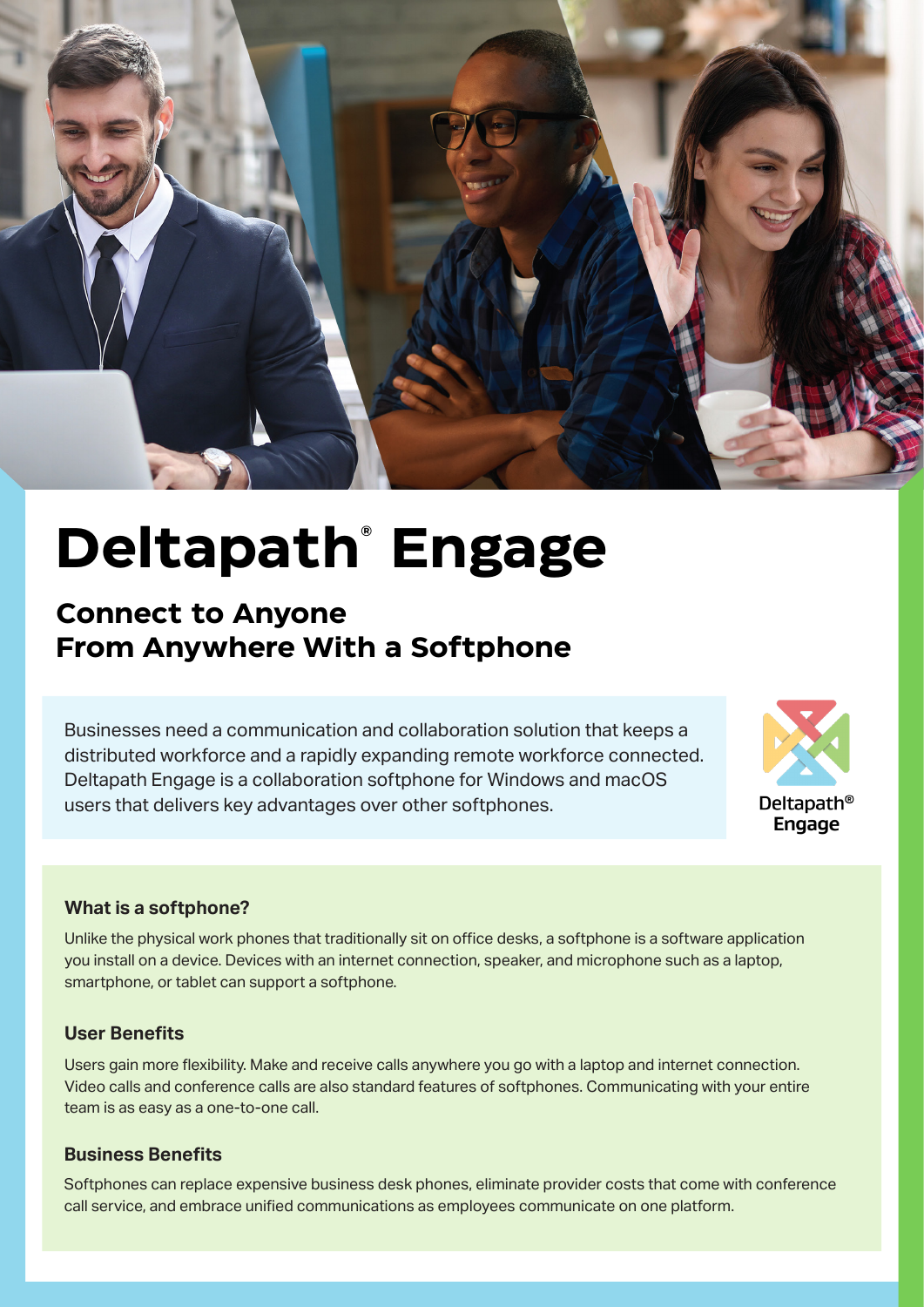# **EXPERIENCE DELTAPATH ENGAGE ON WINDOWS OR MACOS**

# Immerse Yourself in Ad-Hoc Meetings

Teams work smarter and more effectively with impromptu multi-party audio conference calls. Users never need to reserve a room, schedule a meeting, or send invites. Instead, ad hoc meetings are built to hold as many participants as your server permits.

# Elevate Communication With Video Calls

Let video calls act as a catalyst for team building and support, not just as a mainstream form for consumer-tobusiness and business-to-business communication. Deltapath Engage ensures your employees always have a great video experience with different call control rates.



# Easy to Use Interface

The simple to use interface comes equipped with all the essential business phone features you expect when using a desk phone.

# Implementation and Flexibility

All you need is internet access to start using Deltapath Engage on Windows and macOS. Enjoy geographic flexibility. Take Deltapath Engage with you anywhere you take your laptop.

# **Want More Options?**



Use Deltapath Mobile, our smartphone app, to enjoy video calls and transform your phone into a pocket size audio conferencing device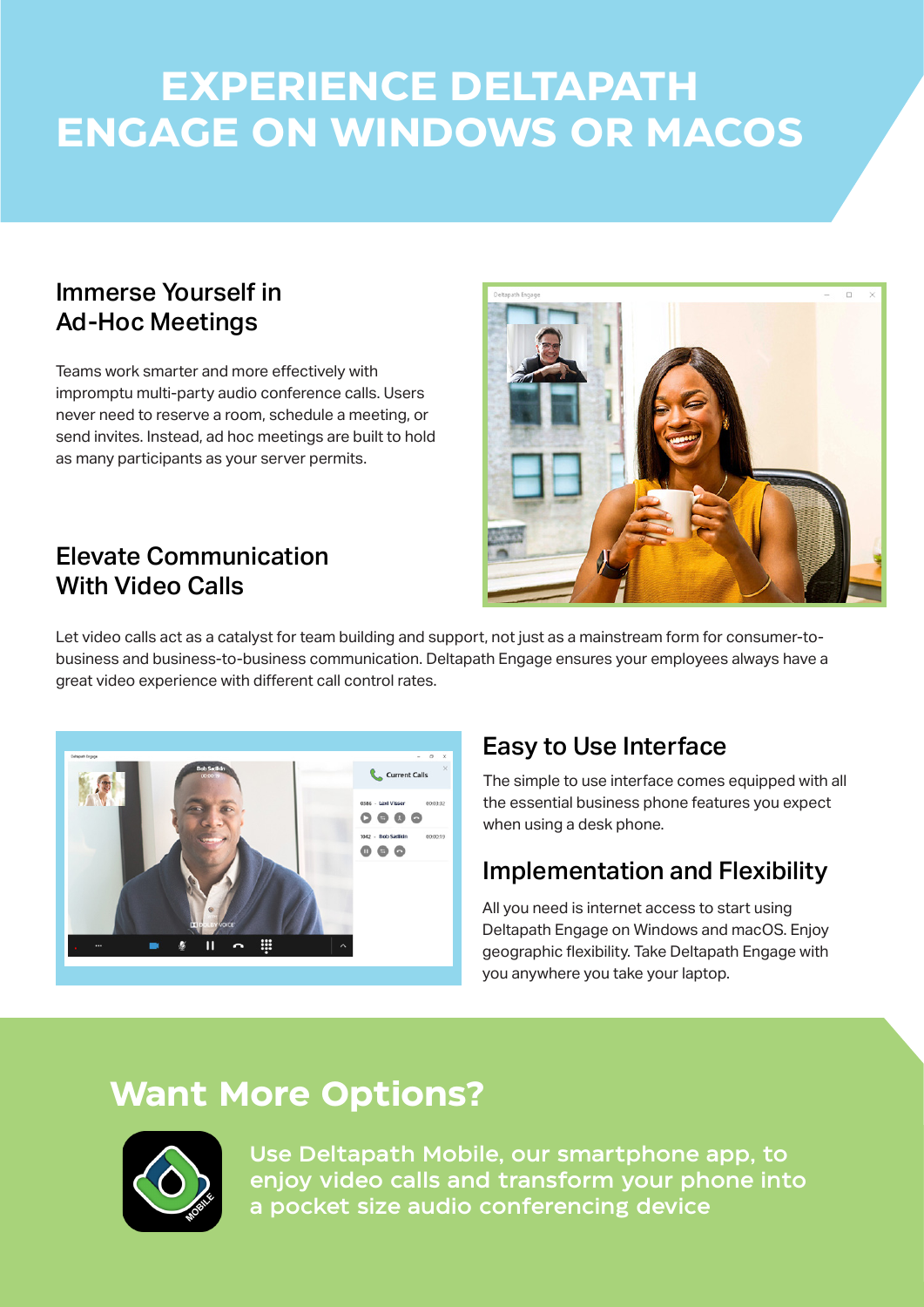# **Datasheet**

#### Call Handling Features for Windows and Mac

- » Supports PIP window
- » Available with offline installation (Windows only)
- » Answer calls from a locked screen
- (Windows only)
- » Audio calls
- » Video calls
- » Phonebook integrations (Deltapath/Corporate or LDAP/Local Device)
- » Single sign-on with LDAP/AD integration
- » Call transfer Blind and Attended
- » Call pulling
- » Full audio conference room control
- » Hold/Resume calls
- » Mute/Unmute calls
- » Pause/Resume self-view camera on video call
- » Call forwarding
- » Call history
- » Voicemail
- » Automatic start with Windows startup

#### Audio Conference

- » Ad-hoc audio conference
- » Number of participants is based on server in use\*
- **\*Consult the Deltapath UC datasheet**

#### Video Features

- » H.264 with call control call rates
	- 256 kbps
	- 384 kbps
	- $512 kbps$
	- 768 kbps
	- 1152 kbps
	- 1920 kbps
	- 4096 kbps (Windows only)
- » Built-in Camera

#### Headset Compatibility

- » Bluetooth headset
- » USB headset
- » Jabra headsets\*
	- Flashing light indicator identifies new call notifications
	- Pickup, hold/resume, and end calls using headset buttons
	- Supported Models
		- Evolve 30 II
		- Evolve 40
		- Evolve 65t
		- Evolve 65e
		- Evolve 75e
- » 3.5 mm headsets

#### **\*Supported only on Windows. All headsets require a USB dongle to connected to a PC**

- » Plantronics headsets\*
	- Answer, mute/unmute (except Blackwire 5220), control volume, and calls using headset buttons.
	- Supported Models
		- � PLT C3210
			- Calisto P3200
			- Blackwire 3225
			- Blackwire 5220
			- Voyager 4210 Office

**\*Supported only on macOS. Headset base unit must be connected to a PC.**

#### Language Support

- » Change in Device Settings.
- » Supports English, Japanese, Simplified Chinese, and Traditional Chinese

**Stay Connected and Productive on a Single Platform With Your On-The-Go Business Phone**